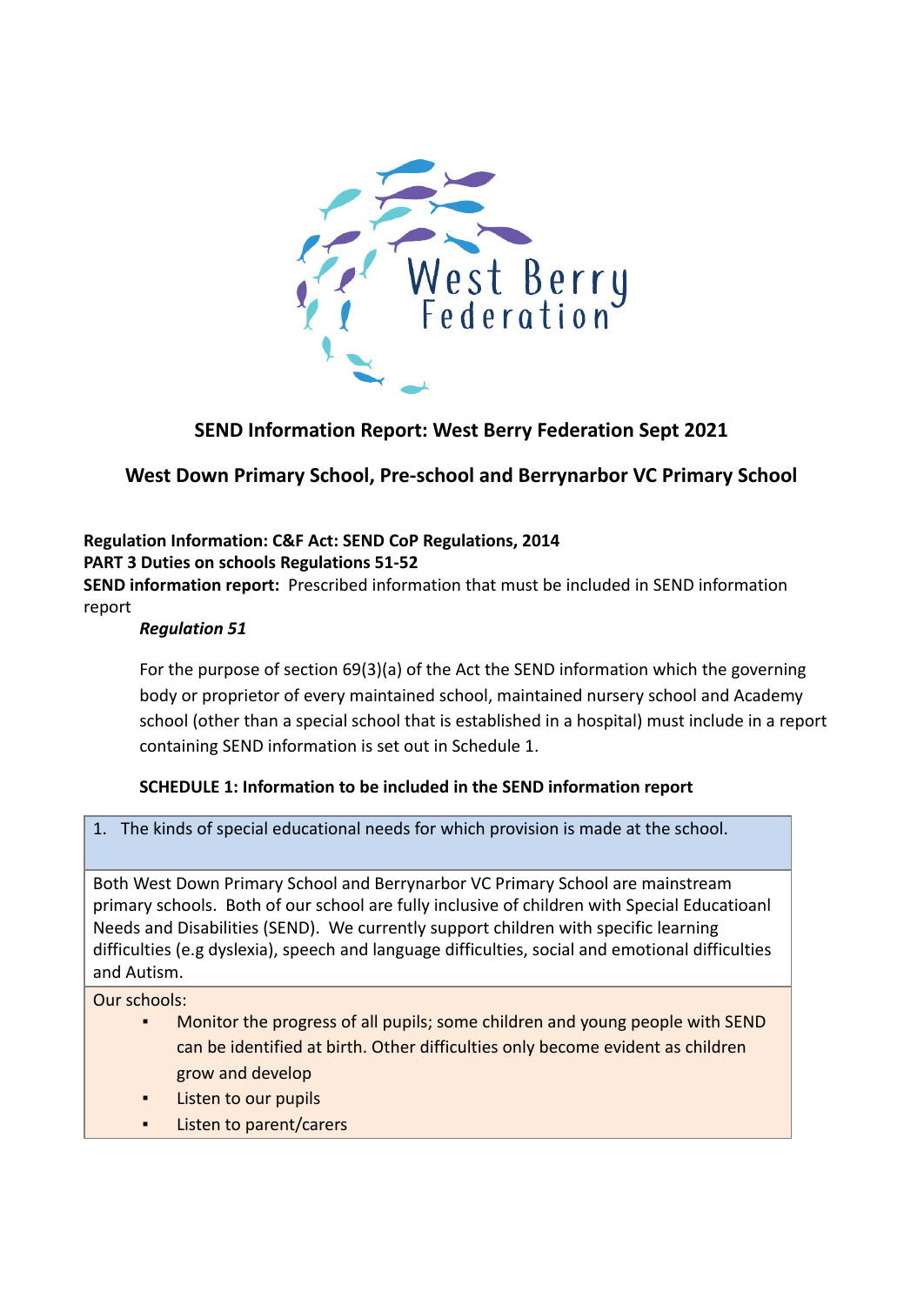- We distinguish between pupils who may need some support within the classroom and within the differentiated curriculum, and pupils with Special Educational Needs
- We identify barriers to learning using their knowledge and understanding of the four primary areas of need; the areas of need are:
	- Communication and interaction
	- **Cognition and learning**
	- Social, emotional and mental health difficulties
	- Sensory and/or physical needs
- In consultation with parents, decide whether SEND support is required and carry out further assessment to identify barriers to learning and the nature of their child's difficulties.
- 2. Information, in relation to mainstream schools and maintained nursery schools, about the school's policies for the identification and assessment of pupils with special educational needs.

*How does the school know if children/young people need extra help and what should I do if I think my child may have special educational needs?*

Our schools track the progress of all of our pupils each half term. These assessments are made using:

- The class teachers' knowledge of children's progress using their observation of the children in class.
- Reviewing the progress that children make against the lesson objectives.
- By reviewing the written work of children.
- Using tests and assessment tasks and comparing the outcome of these tests and task to what is normally expected for a child of that age.
- Using the graduated response tool

All of the information is considered by the class teacher and reviewed by the head teachers to ensure that all children are making appropriate progress. A teacher will modify the class provision to ensure that all children are able to achieve, this will sometimes involve having individual arrangements or plans to help a child to do their best. If, despite these arrangements, a child is not making appropriate progress the SENDCo will be asked to review the child's achievement and progress and help to make further support plans. At this stage the child will be added the schools' SEND register.

We may ask for advice about how best to support a child from other professionals (eg. Educational psychologist, Speech and Language Therapist or make a SPA referral). We will always consult parents before discussing their child with professionals from other agencies.

Pupils are involved in reviewing their learning and progress through discussions with the teacher and support staff and through written feedback in their books. Pupil progress is shared with parents through school, reports and parent teacher meetings. In addition, parents are invited to Open Classrooms once a term when they can find out about what their child has been learning about and look at their books (older children). The class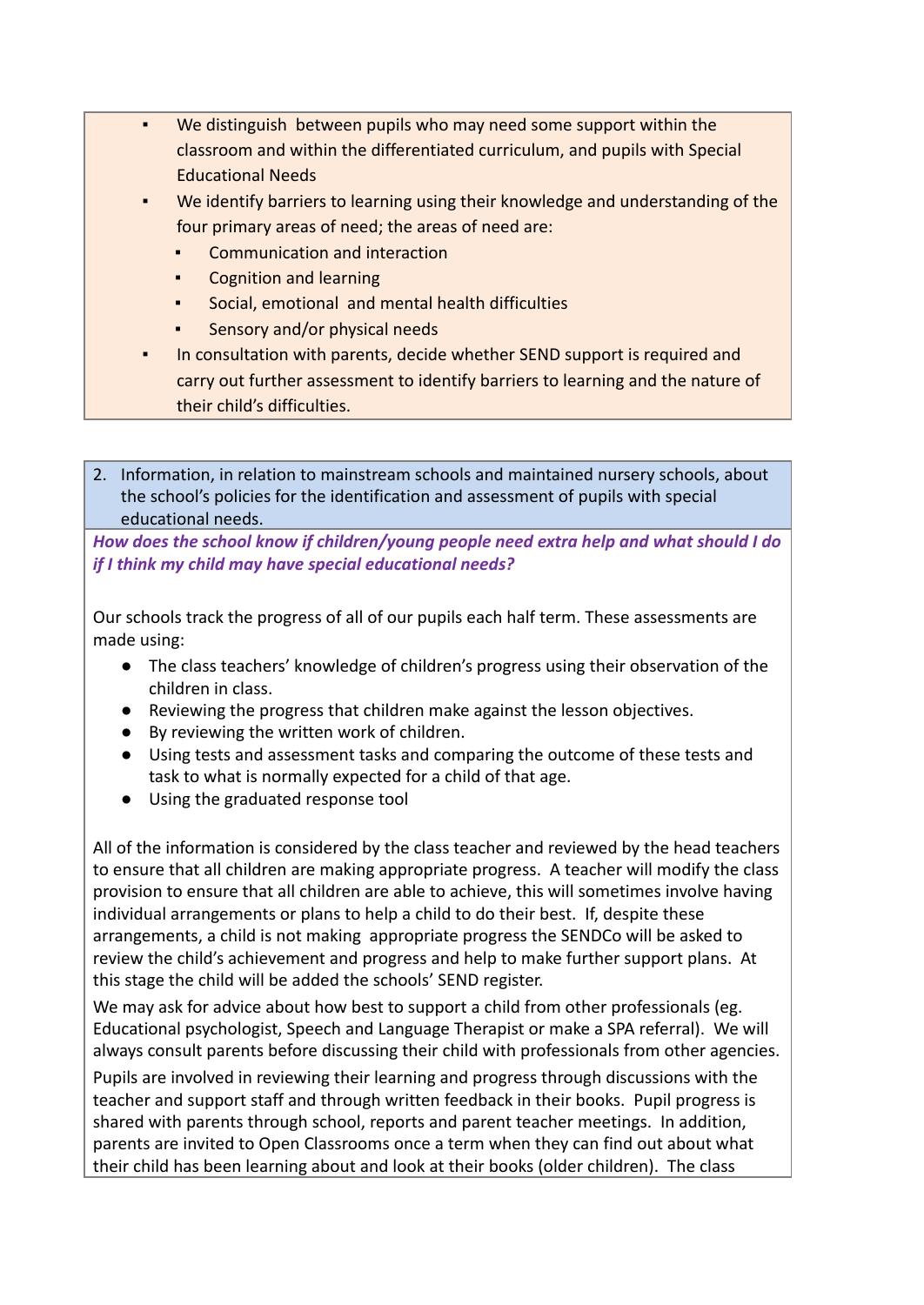teacher will share any concerns about a child's progress with the child's parents. Parents can request a meeting with their child's class teacher at any time if they are concerned about a child's progress. If a parent thinks that their child is falling behind or has special educational needs, they should speak to their child's class teacher in the first instance. If a child has concerns about their progress they should speak to their class teacher.

#### Our schools:

- Pay regard to advice and information from parents and previous settings at transition points; liaising as necessary to continue the use of successful strategies and approaches.
- Provide teaching and support staff with comprehensive guidance in relation to identification processes.
- Have clear processes for staff and parent / carers to raise concerns regarding pupil progress and learning.
- Use a range of appropriate screening and assessment tools to identify needs.
- Gather evidence of pupil needs.
- When appropriate, seek advice from advisory services and outside agencies including the Educational Psychology Service, CAMHS, Speech and Language Service, Occupational Health service, Babcock LDP SEND support services etc. in order to gain a better understanding of a pupil's needs.
- Designate a qualified teacher to be responsible for co-ordinating SEND provision (the SEND co-ordinator, or SENDCO), ensuring appropriate experience or qualifications are in place.
- Inform parents/carers when they are making special educational provision for their child and have processes in place for parents/carers to provide feedback on provision.
- Inform pupils when they are making special educational provision for them and have processes in place for the pupils to provide feedback.
- Identify the nature of each pupil's SEND needs; sometimes a child or young person can have needs in more than one area which requires an individualised approach.
- Regularly review the SEND register and other processes used for identifying and making needs known.
- 3. Information about the school's policies for making provision for pupils with special educational needs whether or not pupils have EHC Plans, including—

a) how the school evaluates the effectiveness of its provision for such pupils; We monitor the progress of all children (see section 1) including those who have SEND. We use assessment tools flexibly to ensure that they are appropriate to the needs and developmental stage of the child and give us the information that we need to evaluate the effectiveness of our educational provision. This means that the different assessment tools will be used for different children. We will follow the advice offered by other professionals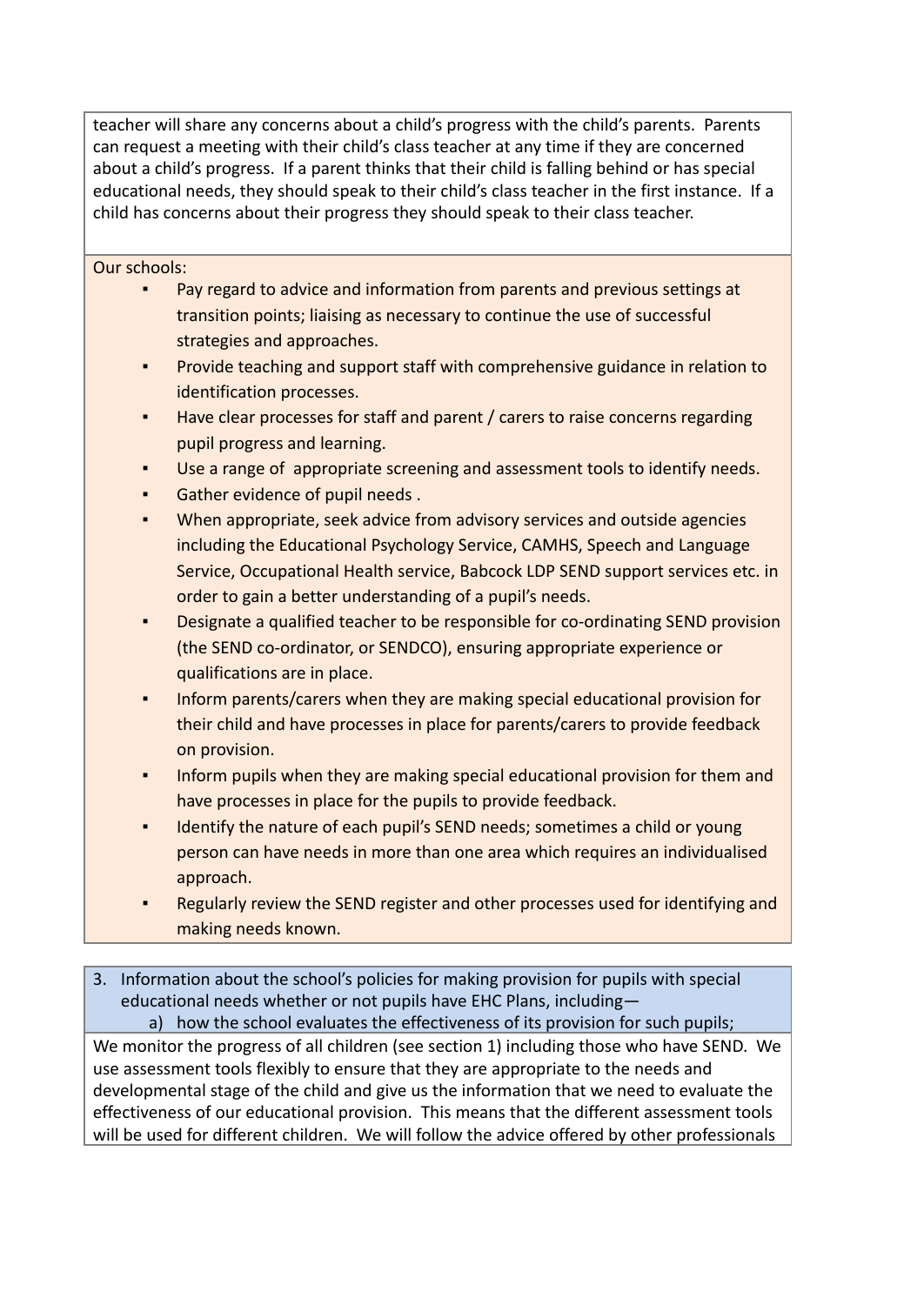(eg. Educational psychologist, Speech and Language Therapist or Behaviour Support Team) and measured the child's progress against the targets that they set.

This information together with evidence of progress towards individual targets will be recorded in the Child's My Plan and will be reviewed regularly.

This information will be used by the SENDCo, Headteacher and SEND governor to evaluate how well we are providing for the needs of children with SEND, how effectively we are using school resources and to plan for future improvements and support.

If, despite an individualised programme of support detailed in a child's My Plan the child does not make appropriate progress the SENDCo will consider asking the LA to assess whether the child needs a Education Health Care Plan (EHCP) and this option will be discussed with the child and their parents.

Our schools:

- **EXED THE Have clear systems in place for evaluating quality of provision by reviewing staff** expertise through classroom observations, linking to appraisal/performance management systems
- Evaluating quality of provision through rigorous analysis of pupil progress including work analysis and pupil observations
- Regularly review and evaluate the impact of SEND provision on the progress, attainment and well-being of SEND pupils
- Review attendance and exclusion data for SEND pupils
- Monitor the impact and success of specific interventions through comparison of pre and post intervention data
- Have a well-designed and comprehensive school improvement plan that accounts for specific development of SEND provision and addresses any areas of weakness
	- b) the school's arrangements for assessing and reviewing the progress of pupils with special educational needs;

*How will both you and I know how my child is doing and how will you help me to support my child's learning?*

The class teacher will continually assess and review the progress of children each lesson. Each term, class teachers are asked to summarise their assessments and the SENDCo and Headteacher review the progress of all children at this time. This review of pupil progress is reported to the school Governors.

Children with SEND and their parents are invited to contribute to a formal review of their child's EHC or My Plan at least annually. Informal meetings and discussions with children with SEND and their parents happen at least twice a year.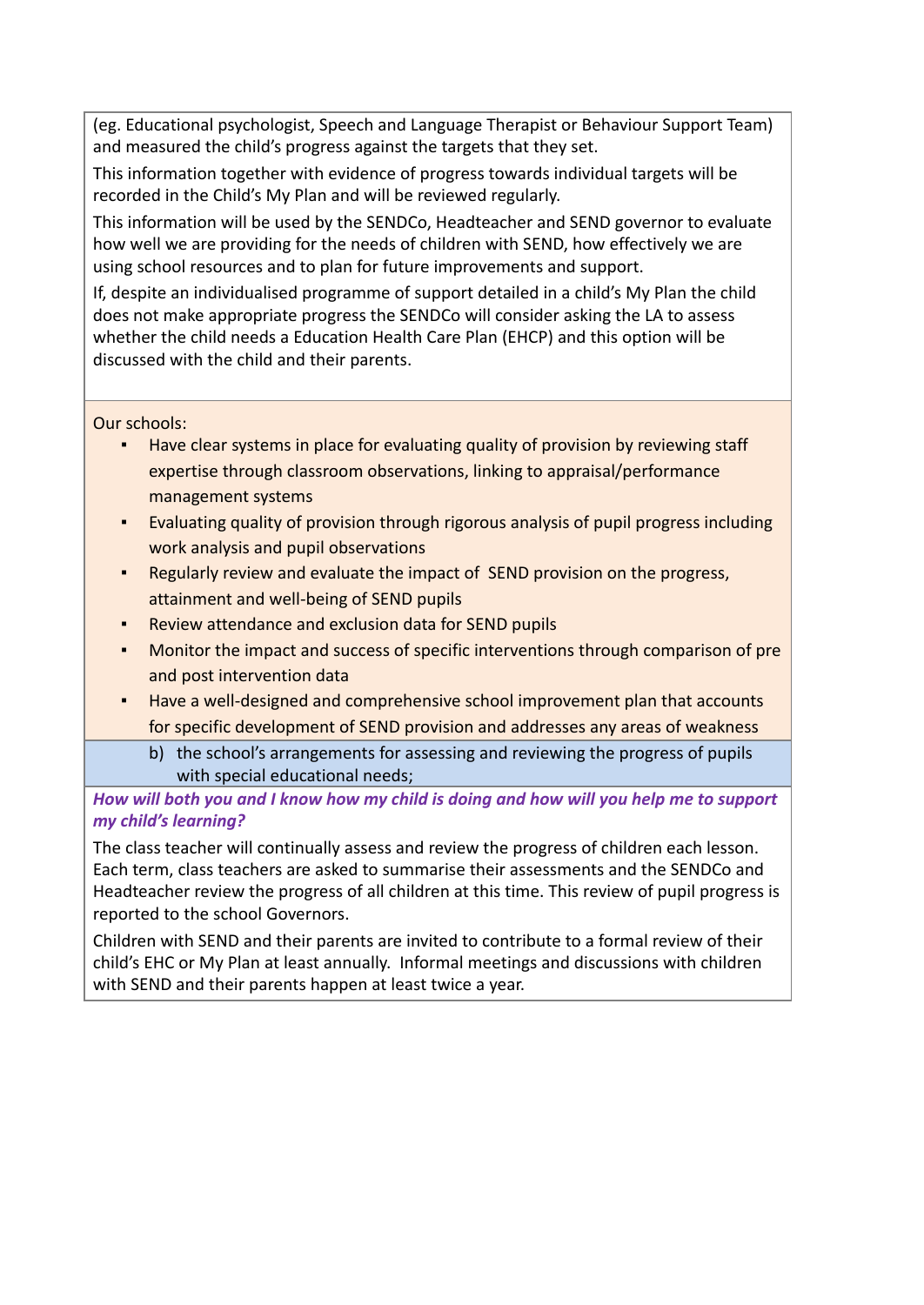#### Our schools:

- Have procedures in place for consulting and working in partnership with parents and pupils.
- **Track and monitor pupil progress on a regular basis and communicate this** information effectively to parents through reports and during meetings.
- Identify aspirational key outcomes for individual pupils and develop clear steps to achieve these.
- Ensure robust use of school data to identify, monitor and respond to progress of pupils with SEND.
- Ensure reliability of data gathered through triangulation of evidence, including work analysis, discussion with pupil/staff, observations and learning walks.
- Have clear monitoring processes in place, including scrutiny of pupil books and work analysis, that are effective in closing the gap for vulnerable pupils.
- Ensure that every teacher is responsible for pupil progress in his/her own class, and that this information feeds into wider school processes that monitor pupil progress effectively.
- Ensure that appropriate rates of progress are made in line with national expectations and all staff are clear about what is expected and adjust practice accordingly.
- Evaluate the impact of interventions through pre and post assessment data analysis, ensuring that this is linked to a clear pupil plan.
- Gather pupil feedback as part of the process to review quality of interventions and provision.
- Hold regular parent meetings, with the pupil, as appropriate, to discuss pupil progress.
- Regularly evaluate progress towards personalised targets with the pupil and include parents where appropriate.
- Regularly review and evaluate the impact of SEND provision on the progress, attainment and well-being of SEND pupils.
	- c) the school's approach to teaching pupils with special educational needs;

# *How will the school staff support my child?*

# *How will the curriculum be matched to my child's/young person's needs?*

The class teacher is responsible for the education and wellbeing of the children in their class including pupils with SEND. The class teacher will draw on the support of other colleagues including other teachers, teaching assistants, pastoral coordinator and the Head teachers to ensure that the needs of all children in the class are met effectively. In relation to children with SEND, the class teacher will also draw on the support and advice from the SENDCo and other agencies as appropriate.

A child with SEND will often need provision that is in addition to that normally available in the class, or provision that is different to that available to other children of the same age. This provision will carefully planned to match the child's needs and will be recorded in the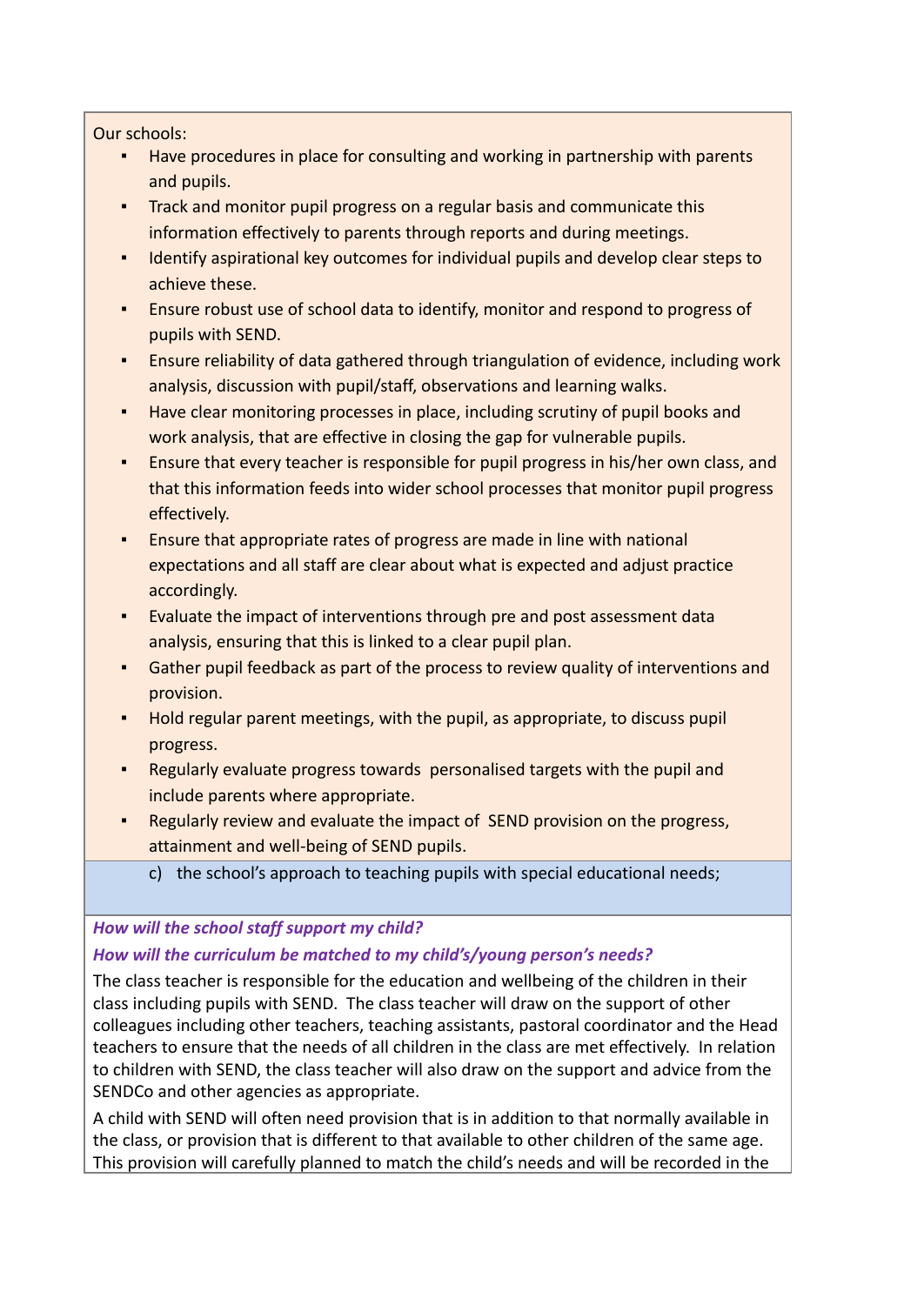child's IEP (Individual Education Plan), Passport, My Plan or EHC plan. This provision will be reviewed regularly by the class teacher, SENDCo, child and their parents.

Some children receive the support of a Teaching Assistant for specific activities. These activities may take place away from the classroom in a quiet place. Whether a child is working within the classroom or elsewhere, the class teacher remains responsible for planning the learning and ensuring that it is effective in helping a child to progress. We currently have a part time Pastoral Coordinators and who support children to develop good learning habits (including good attendance) and supports children and their families with any welfare concerns.

#### d) how the school adapts the curriculum and learning environment for pupils with special educational needs;

Each individual child's needs are taken into consideration when a teacher plans lessons. The lesson is differentiated to meet the needs of different learners in the class. This may include providing additional or different resources for some children, providing additional or different teacher or TA support, pre-teaching a group of children to give them a head start and the confidence that they need or adjusting the outcome that is expected for different groups of children (ensuring that the expected outcome is appropriately challenging for all children). Pre-teaching is used as a tool for children to develop a head start in the main lesson. Knowledge organisers are also used to familiarise children with vocabulary and key concepts. A teacher will also consider the classroom environment and how this can be adapted to meet the needs of different children. Some children need to be closer to the front of the class or may need a space in which to work that is slightly away from their peers to minimise distractions. All children are offered ear defenders or fiddle toys if required for sensory issues.

A child with SEND may need provision that is in addition to that normally available in the class, or provision that is different to that available to other children of the same age. This could include the use of specialist or personalised equipment, additional support from a TA or teacher at specific times, working as part of a smaller group, working with children of a different age, working away from the classroom in an environment with fewer distractions a modified curriculum because that child is not able to access that is appropriate for other children of the same age. This provision will be planned for each child with SEND individually.

### e) additional support for learning that is available to pupils with special educational needs;

### *How is the decision made about the type and how much support my child will receive?*

The school budget for SEND is allocated fairly on the basis of need. The SENDCo will review the needs of all pupils across the schools and allocate resources and staffing accordingly. This allocation may change at different times in the year as children make progress, other children join the school and other needs are identified. The support that each child receives will be recorded in their My Plan or EHC. Where a child has an EHC and the support that they need is beyond the school budget, the school will apply to the LA for top-up funding. Where this application is successful, the funding will be used to support the child for whom the funding has been allocated as detailed in the child's EHC.

The support plans will detail the additional or alternative support that a child needs (see above)

In Year 6, the children take National Tests (SATs). There are published access arrangements for children with SEND to enable them to have fair access to these tests. The SENDCo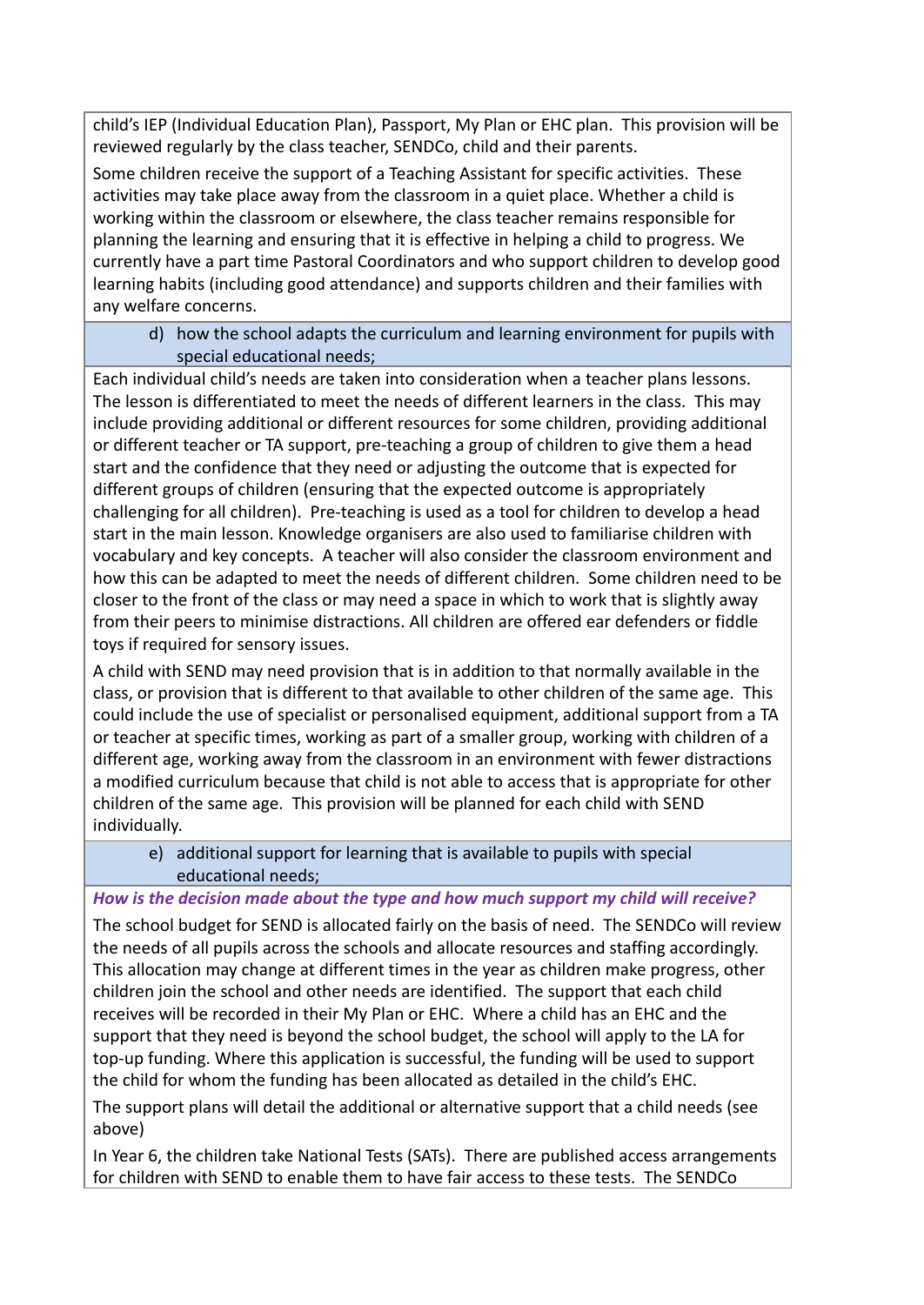together with the Assessment Coordinator consider if these arrangements are likely to be needed for any child once they reach Y5 – this allows sufficient time to collect any evidence that is needed and to make an application for access arrangements.

Our schools:

- **•** Ensure all pupils access high quality teaching which takes account of pupil's differing needs.
- Ensure a bespoke, tailored and personalised approach for individuals with complex needs.
- Use their best endeavours to secure the special educational provision required for the pupil needs.
- Make appropriate use of the resources in their delegated budgets to support children and young people with additional needs.
- Identify early a pupil's lack of adequate progress and review individual needs. Recognise that some children may only need modifications to the teaching approaches, classroom organisation or provision of ancillary equipment or resources as part of the differentiated curriculum.
- Differentiate lessons to match the pupil's level of learning as part of the schools universal provision.
- Have a consistent graduated approach to meeting pupil needs by reviewing class teaching, access strategies and removing barriers to learning before developing a more personalised approach.
- Use their knowledge and understanding of the four primary areas of need to plan provision and to focus on interventions that are relevant and evidence-based.
- Use the Devon Graduated Assessment Tool documents for assessment and support to tailor provision and to provide an individualised support programme for pupils with more complex needs.
- Where and when needed, seek further advice from advisory services and outside agencies regarding strategies for developing practice in order to remove barriers to learning.
	- f) how the school enables pupils with special educational needs to engage in the activities of the school (including physical activities) together with children who do not have special educational needs and;

*How will my child be included in activities outside the school classroom including school trips?*

Our school use community facilities to enrich the learning of our pupils, including recreation spaces, village halls, local woodlands and open spaces, beaches and churches (limited access at St Peter's , Berrynarbor but we use the church whenever appropriate to do so). We also use the sports facilities of larger schools and the local leisure centres. All outdoor and offsite experiences are planned to enable all children to take part – this sometimes means changing the venue of an activity.

We recognise that outdoor and offsite learning can increase the level of risk to children. To ensure that our children stay safe, we increase the level of adult supervision and support. We undertake individual pupil risk assessments for some children before undertaking high risk activities. These risk assessments are undertaken with the child and their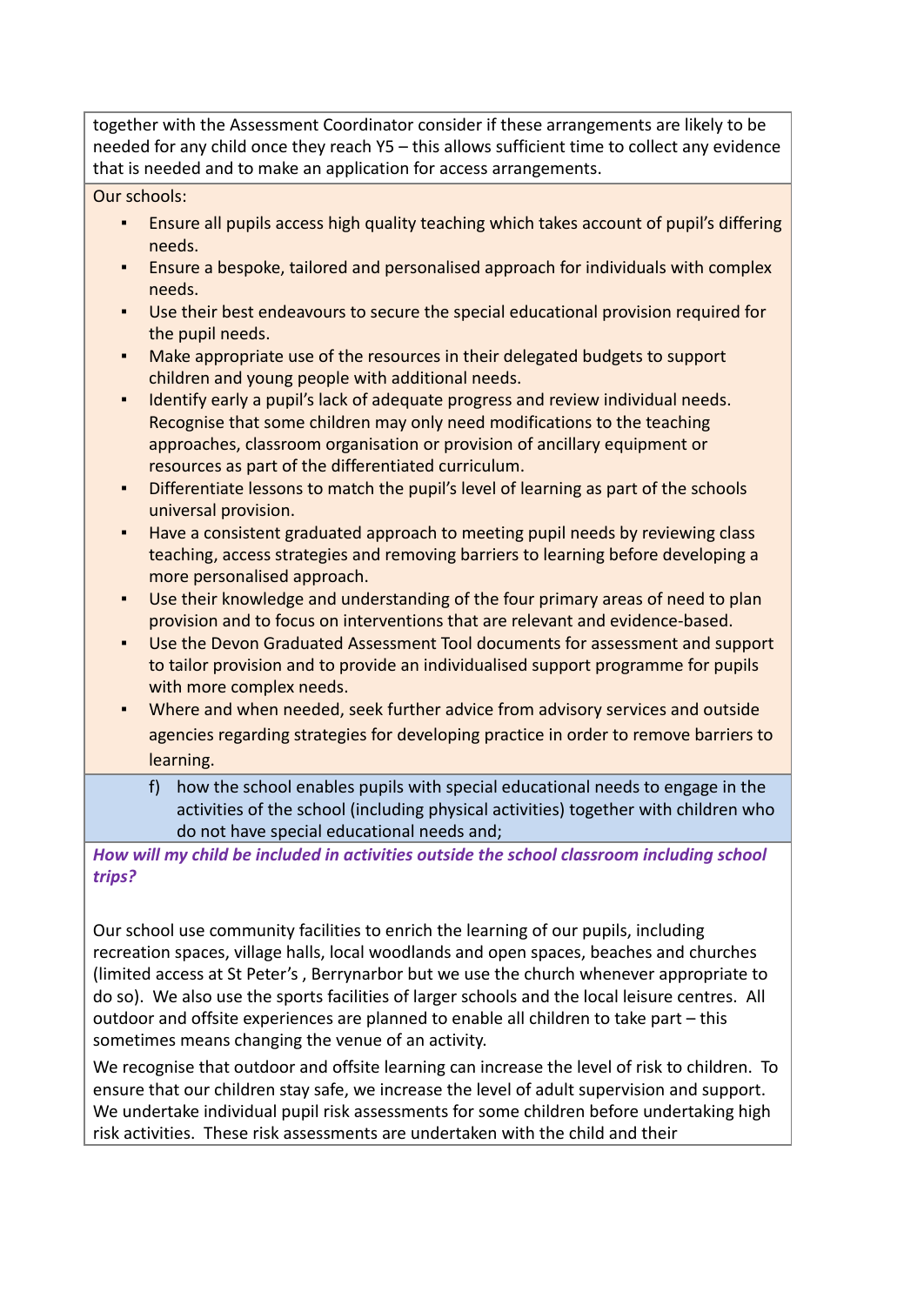parents/carers and include plans to ensure that all children are able to be fully and safely included.

Outdoor learning is an important part of our curriculum. We want all children to develop a love of the outdoors in order to promote a healthy lifestyle. The class teachers deliver a specialist curriculum which means they are working with children across both schools. All teachers and coaches that deliver our curriculum, consider the needs of children in the group and adapt the activity to enable all children to be fully included. This sometimes involves adjusting the size of the group and adult to child ratio, adjusting the equipment used or modifying the rules of a game.

All children in KS2 have the opportunity to take part in a residential trip. Risk assessments are undertaken to ensure that all children are able to take part in these experiences. These experiences are an optional part of the curriculum but all children are encouraged to take part. We recognise that residential trips can be worrying for children and their parents and balance this against the benefit that children get from these experiences. We listen to the concerns of children and their parents and work with families to help them to feel confident to send their child on a residential trip, knowing that they are going to have a great time and be safe.

Our schools:

- Carry out their duties under the Equality Act 2010
- Promote positive outcomes in the wider areas of personal and social development and ensure that the approaches used are based on the best possible evidence and are having the required impact
- Promote the health and wellbeing of each child or young person by supporting them to access extra-curricular activities
- Monitor SEND pupils engagement with extra-curricular activities
- Review Equality Information and Objectives (accessibility plans) regularly
- Ensure that children and young people with SEND engage in the activities of the school alongside pupils who do not have SEND
	- g) support that is available for improving the emotional, mental and social development of pupils with special educational needs

# *What support will there be for my child's overall well-being?*

Explain the pastoral, medical and social support available in the school for children with special educational needs and disabilities. How does the school manage the administration of medicines and providing personal care? What support is there for behaviour, avoiding exclusions and increasing attendance? How does the school ensure the safety of the children/ young people? How are the children/young people able to contribute their views? How does the school support children/ young people including those with SEND to contribute to all parts of school life, including school councils or roles of responsibility?

Our schools are small and nurturing. Pupils feel safe and have good relationships with each other and members of staff. Children's emotional, mental and social development is supported through PSHE lessons (Life Curriculum) (including e-safety and SRE) and through the informal mentoring and support from their class teacher and other members of staff with whom they work. Some children receive the additional attention of an assigned Pastoral Support worker. Our Pastoral Coordinator support children to develop good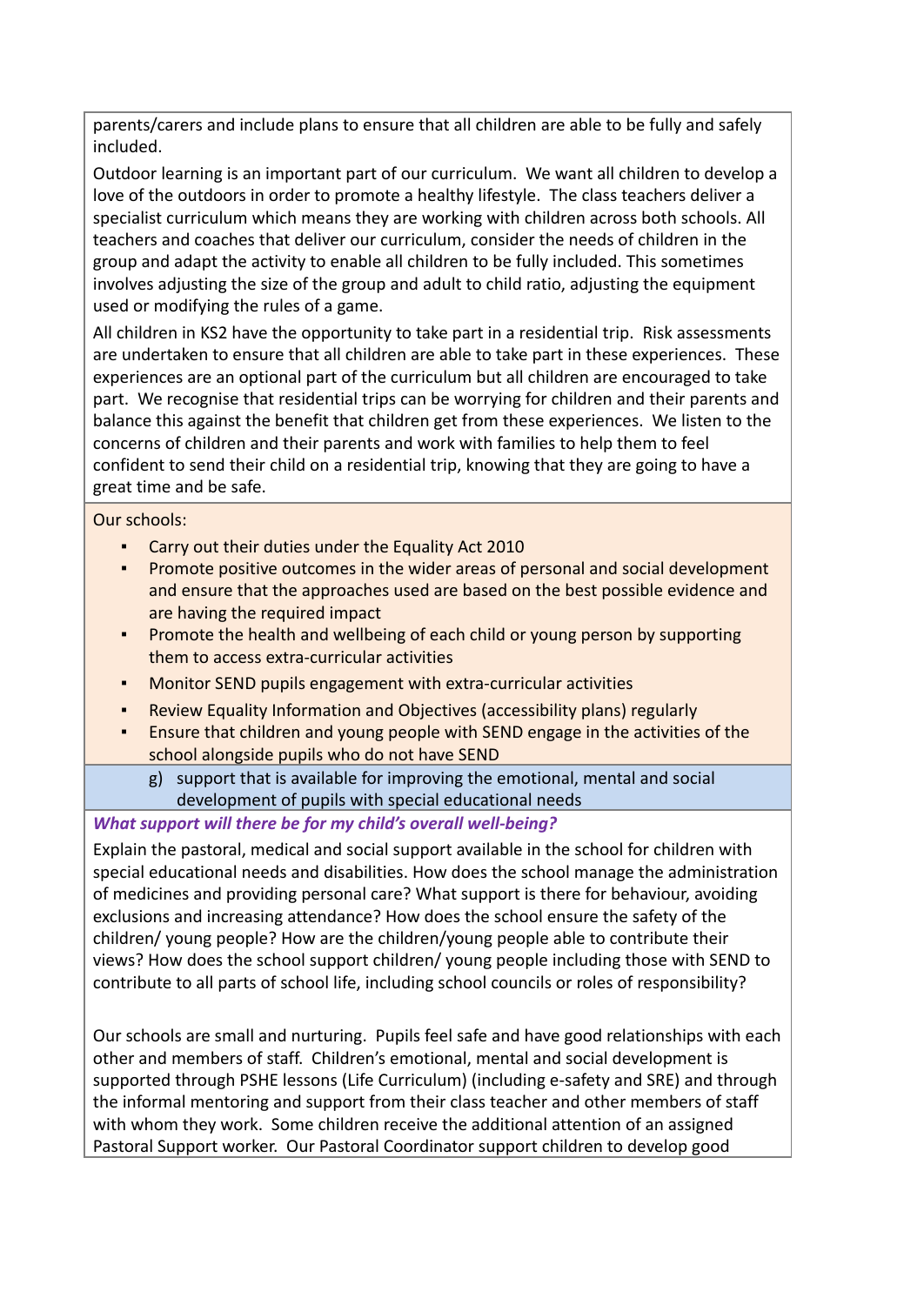learning habits (including good attendance) and supports children and their families with any welfare concerns.

We are able to make referrals to CAMHs to request additional support for children when we feel this is needed.

We have a Supporting Pupils with Medical Needs Policy and Intimate Care Policy which ensures that children are treated fairly, with dignity and have full access to the provision on offer to all children.

Some children need additional support to manage their behaviour. We support children by drawing up an individual behaviour plans (See Behaviour Policy). Sometimes we ask for support from the Behaviour Support Service or Educational Psychologist – having first discussed this with the child and their parents.

Our Health and Safety Policies (including Safeguarding) ensure that all staff and volunteers know what is expected of them to keep our children safe.

We have subject leaders (Children)who represent the views of their peers. As our school are small, the pupils are often all involved in consultations through meeting and discussions (eg. Recent development of the school meal menu). Children with SEND sometimes need additional encouragement and support to take on roles of responsibility or leadership. We feel that these roles offer important life experience and can contribute significantly to an individual's personal development. We ensure that all children with SEND take on a role of responsibility or leadership during their time at our school. Children are encouraged and supported to undertake these roles successfully.

- Promote the health and wellbeing of each child or young person by supporting them to access extra-curricular activities
- Regularly review and evaluate the impact of SEN provision on the progress, attainment and well-being of SEND pupils
- Review attendance and exclusion data for SEND pupils
- Provide a safe environment for children and young people and recognise that the well-being of all children and young people includes physical, mental and emotional well-being as well as protection from abuse
- Are aware that children may experience a wide range of social and emotional difficulties which manifest in many ways and have clear processes to support these needs
- Are alert to other events such as bereavement and bullying which can lead to learning and/or mental health difficulties and have clear processes to support these needs
- Assess pupils displaying disruptive or withdrawn behaviours to determine any underlying learning, communication or mental health difficulties
- Ensure appropriate provision is in place, such as additional pastoral support for those pupils identified with social, emotional and mental health difficulties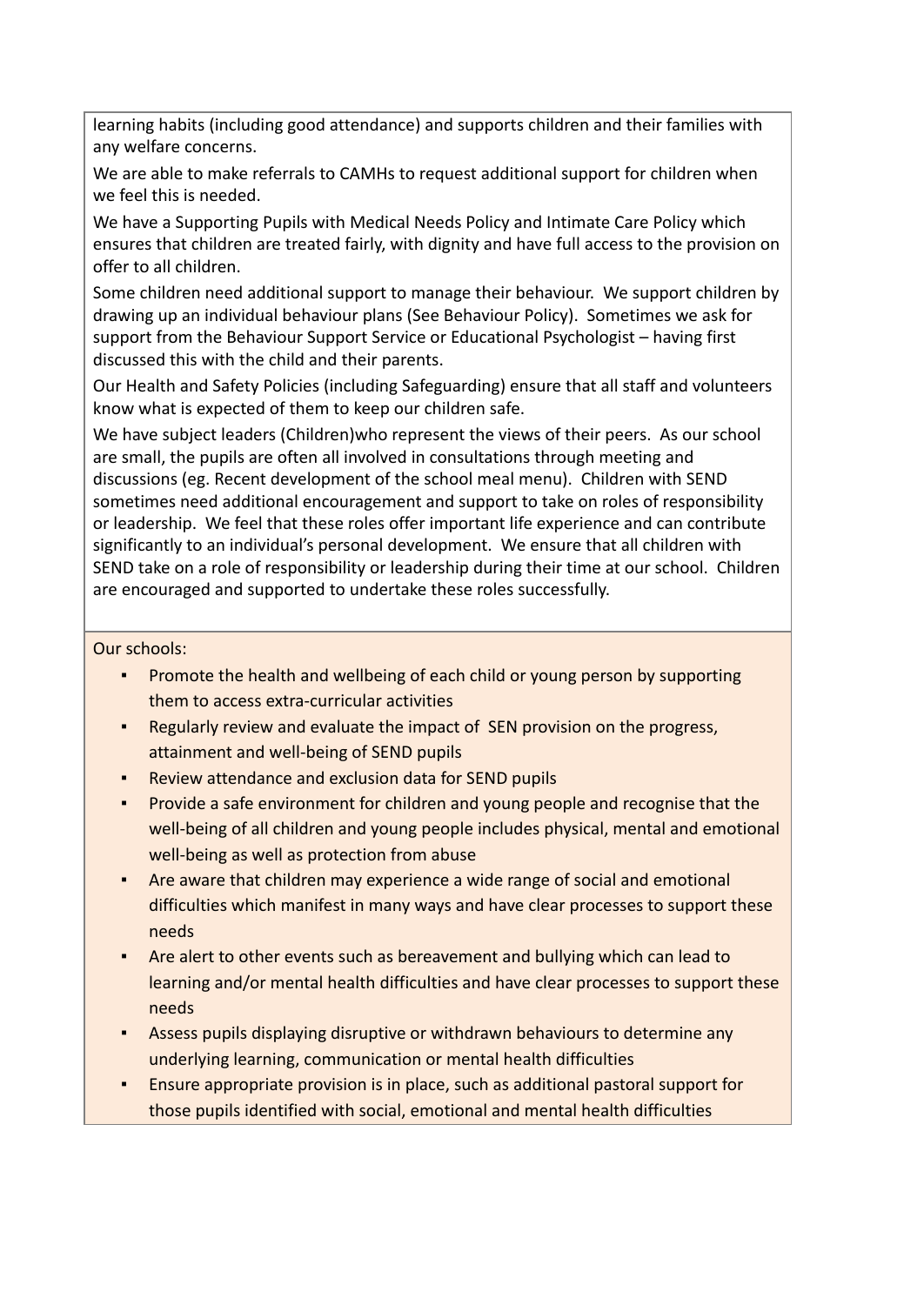- Have in place clear processes to support children and young people, including how they will manage the effect of any disruptive behaviour so it does not adversely affect other pupils
- Regularly review their SEND, anti-bullying and behaviour policies
- Establish processes to facilitate feedback from all pupils, including pupils with SEN, e.g. pupil voice
- Have pupil feedback processes in place as appropriate to the age of the children and young people
- Where appropriate seek further advice from advisory services and outside agencies about removing barriers to learning linked to emotional, mental and social development
- Have regard to the Early Help Pathway and where appropriate use this pathway to access further advice and support

4 In relation to mainstream schools and maintained nursery schools, the name and contact details of the SEND co-ordinator.

The SENDCo for both our schools is Mrs Lucy Jones. Who can be contacted by phoning the school (Berrynarbor 01271 883493 and West Down 01271 863461) or emailing [senco@westberryfederation.org.uk.](mailto:senco@westberryfederation.org.uk)

Alternatively any concerns can be discussed with the child's class teacher or Head teachers parents@westberryfederation.org.uk

5 Information about the expertise and training of staff in relation to children and young people with special educational needs and about how specialist expertise will be secured.

*What specialist services and expertise are available at or accessed by the school? What training have the staff supporting SEND had or what training are they having?*

The SENDCo attends regular SENDCo cluster briefings. The whole staff are trained in the effective teaching of phonics using the Read Write Inc scheme. Catherine Orr has experience as a Reading Recovery teacher and has extensive experience in supporting children using a variety of intervention programmes. Most teachers and HLTAs have completed training in PIPs (Passive Intervention and Prevention Strategies – positive behaviour management). We also have members of staff trained to use the Fun Fit programme and Speech and Language programmes Talk Boost for Early Year, KS1 and KS2, speech link and Neli. Staff have recently attended Autism in Education programme.

In addition to the expertise of the staff team, we are able to draw on the support of colleagues from the following services (this is not an exhaustive list but is a list of these services that have supported the work of our schools over the last two years): NHS Speech and Language Therapy, CAMHS, Occupational therapy, School health, Educational Psychology, Behaviour Support Team, , Outreach teacher from Lampard Community Special School, Outreach from Newport and Pilton CAIRB, Children and Young people services, Care Wise, FIT, Future's farm.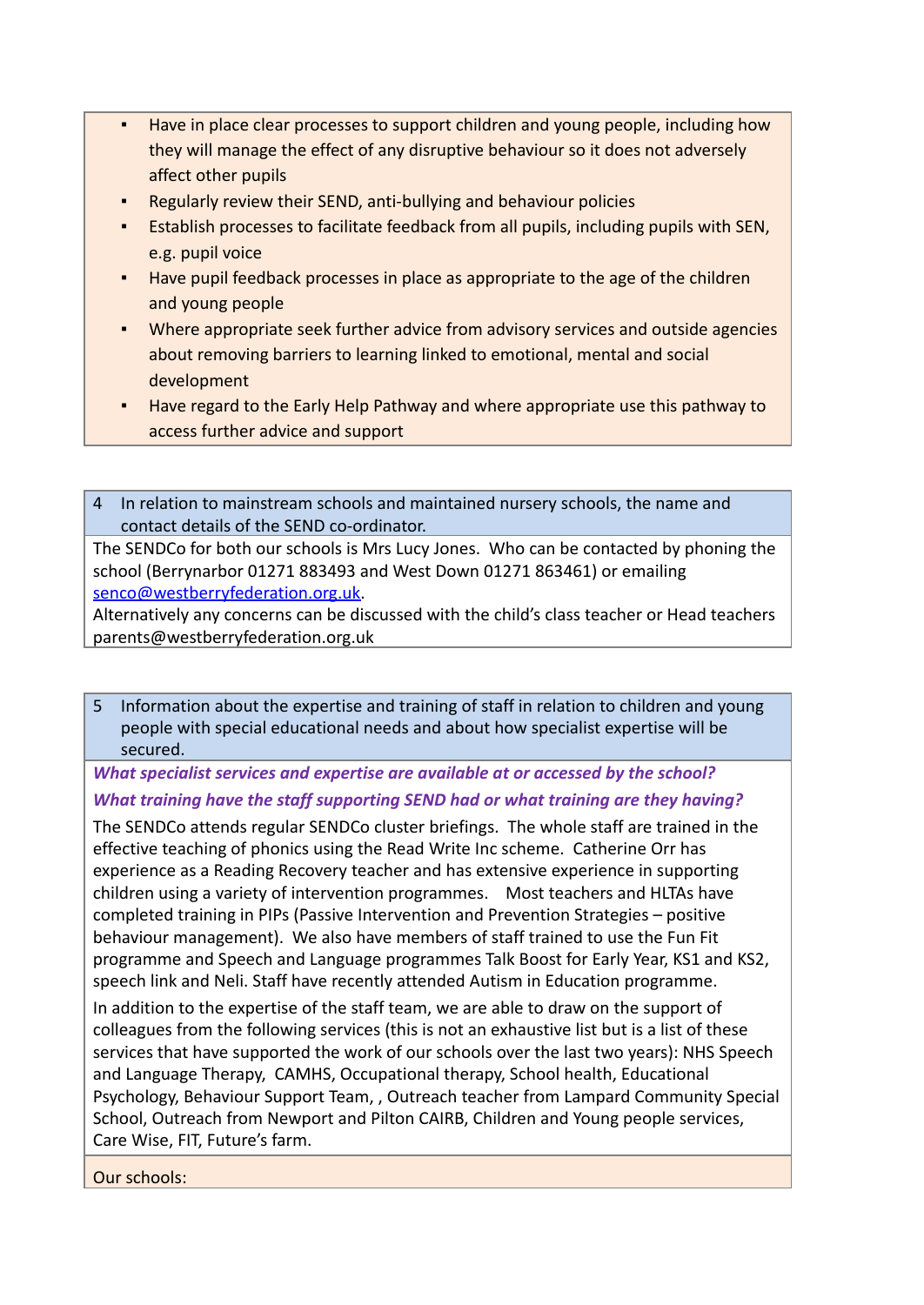- Regularly audit and review staff training needs and provide relevant training to develop whole school staffs understanding of SEND and strategies to support inclusion and high quality teaching using the graduated response tool.
- Use their best endeavours to secure the special educational provision called for by the child's or young person's needs.
- Provide staff with information about effective strategies to use within their class
- Adhere to the principle that 'All teachers are teachers of children with special educational needs'; to ensure that all teachers and staff are equipped to deal with a diverse range of needs
- **▪** Acknowledge the key role of the Special Educational Needs Co-ordinator (SENDCO) in providing professional guidance to colleagues and contributing to professional development of all staff
- **▪** Ensure that the SENDCO has sufficient designated time to fulfil their role adequately
- Have clear and robust systems in place for evaluating provision by reviewing staff expertise through classroom observations, and pupil progress through book / work scrutiny and pupil observations
- Understand the processes that govern access to external support services and agencies and access the training and support that they can offer their staff
- Where appropriate, seek further advice from advisory services and outside agencies about removing barriers to learning linked to different areas of need
- 6 Information about how equipment and facilities to support children and young people with special educational needs will be secured.

# *How accessible is the school both indoors and outdoors?*

Berrynarbor school is partially wheelchair accessible and so we are flexible about how rooms are used to enable access to all pupils. There is no dedicated school, parking but on street parking adjacent to the school is available to blue badge holders. There is an accessible loo that affords more space (though it does not meet current standards) and this can be used to provide changing space and a more private space for children that might need intimate care. This toilet is also the only staff toilet. Site security is good with access control to all external gates. This year we have remodelled the internal space to provide a more appropriate classroom for our youngest children that has better acoustics and access to safer outdoor space. This includes a quiet area and outdoor areas that can be accessed from the classroom. Improvements are being made to the flooring and wall colours as part of our ongoing maintenance programme – we are ensuring that contrasting colours and textures are used to make our school more accessible to people who have a visual impairment. The playground is accessed via a sloping pathway. The use of the outdoor classroom for all children means that children are able to work outside. We have dedicated ICT resources for the use of named children with SEND.

West Down school is fully wheelchair accessible, there is an accessible loo which is also used as a nappy changing space for our younger children and for children who need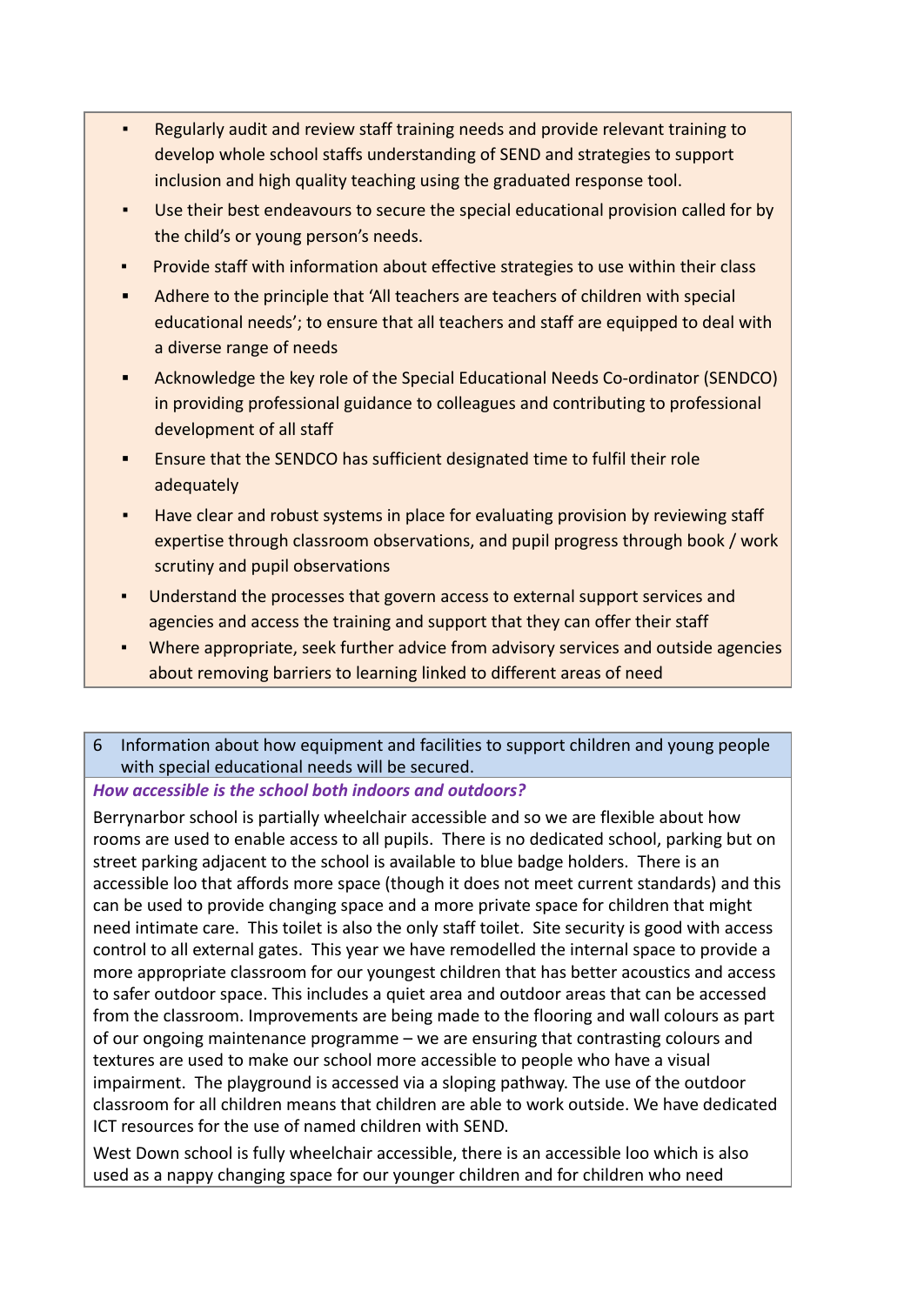support with intimate care. Blue badge holders are able to use the staff car park and are issued with a fob to open the back gate giving direct access to the school playground. Site security is good with access controls on all external gates and doors. There is level access to the school playground and playing field. We have dedicated ICT resources for the use of named children with SEND.

Our schools:

- Make appropriate use of the resources in their delegated budgets to support children and young people with additional needs
- Use their best endeavours to make sure that a child with SEND gets the support they need
- Carry out their duty to make reasonable adjustments under the Equality Act 2010
- Pay regard to the criteria and understand the processes for accessing the additional funding that the Local Authority holds in its High Needs block to provide additional support for pupils with an exceptional level of need in Early Years settings, Primary and Secondary Schools and Post 16 settings.
- Promote the health and wellbeing of each child or young person by supporting them to access extra-curricular activities
- Understand the processes that govern access to external support services and agencies and access the training and support that they can offer their staff
- Where appropriate, seek further advice from advisory services and outside agencies about removing barriers to learning linked to different areas of need
- Remain up-to-date with all statutory moving and handling training, where required.
- 7 The arrangements for consulting parents of children with special educational needs about, and involving such parents in, the education of their child.

*How are parents involved in the school? How can I get involved?*

# *Who can I contact for further information?*

All parents who are considering applying for a place at our school are invited to meet with the Head teachers or SENDCo who will show them around the school, answer any questions and begin to find out about and specific needs that the child or family might have and will begin to discuss how the school can support the child and their family. New parents are invited to attend a New Parent's meeting shortly before their child starts school (or when pupils join the school other than at the normal time, a member of staff will be available to explain school routines and answer questions on a 1:1 basis). When a child with SEND is due to join the school, the SENDCo or/and class teacher will arrange additional meetings with both the child's parents, any current school or EY setting and with any other professionals supporting the child to ensure that we are fully prepared and able to support and include the child from the very first day that they arrive in school. The parents of children with SEND will be invited to review their child's progress with the class teacher/SENDCo or Assistant SENDCo at least termly – these meetings are often informal and include the child when appropriate. ( These are currently being done virtually.) We offer a range of meeting and parent support sessions to help parents to find out about the work of the school and contribute their ideas and opinions. Support sessions (Eg,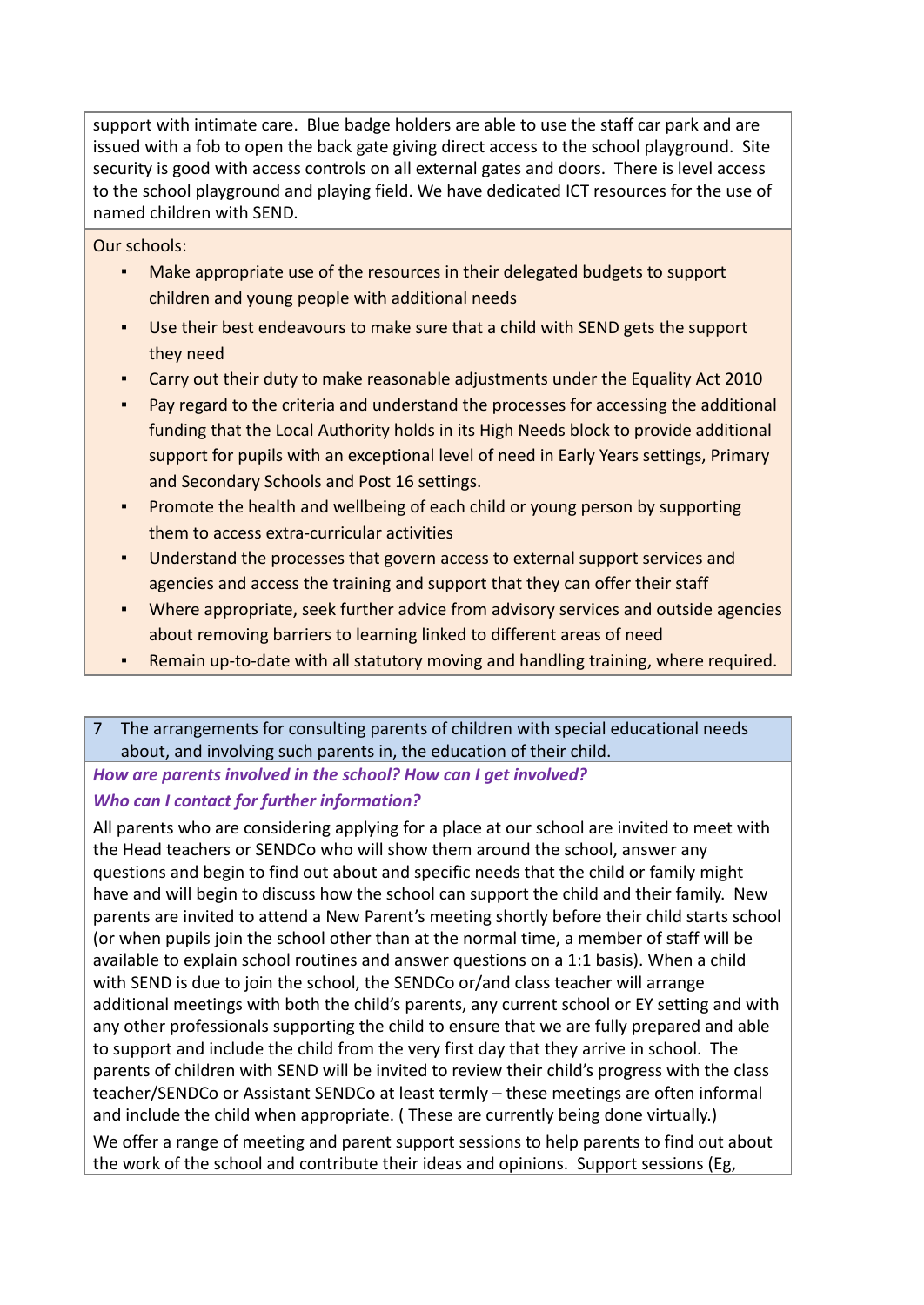Phonics and e-safety) help parents to understand how their child is being taught and gives suggestions of how parents can help at home. In addition, the class teacher will be happy to support parents to understand how they can support their child's learning at home and will make time to talk to parents on a 1:1 basis on request.

We encourage parents to be involved in the life of the school. We have a robust vetting procedure and induction process. Parents who have gone through our vetting process and induction, often support the school by helping in class during art or cooking lessons, by hearing children read (training is provided) and sharing their skills (Eg, talking to the children about their job or hobby as part of the children's topic learning or sharing a skill or interest such as gardening). This support is valued by the school and parents often enjoy being part of their child's life in school.

The SENDCo/Headteachers and Pastoral Coordinators are available to parents of children with SEND. We appreciate that the parents of children with SEND often have more questions, more paperwork to deal with, more agencies wanting to meet with them and more appointments to coordinate and we will do all we can to support our children and their parents without adding any unnecessary additional burdens. We will prioritise any requests for meeting or support from parents of children with SEND.

8 The arrangements for consulting young people with special educational needs about, and involving them in, their education.

The class teacher, SENDCo and/or Assistant SENDCo meets with all pupils with SEND termly. The child is given the opportunity to share achievements that they are proud of and to evaluate the support they have received. The child will be involved in reviewing and setting targets whenever possible and in identifying appropriate support.

Parents know their children best and it is important that all professionals listen and understand when parents express concerns about their child's development. We listen to and address any concerns raised by children and young people themselves.

Our schools provide an annual report for parents on their child's progress. We also offer Parent Teacher meeting and a mid year report. Parents are invited to Open Classroom or a class celebration event each term to see what their child has been learning about. (Virtually)

- Make arrangements for providing children, their parents, and young people with SEND or disabilities with advice and information about matters relating to SEND and disability
- **Ensure decisions are informed by the insights of parents and those of children and** young people themselves
- **Inform parents when they are making special educational provision for their child** and have processes in place for engagement with children and young people and their families to provide feedback on provision
- Ensure parents are fully aware of the planned support and interventions and, where appropriate, plan to seek parental involvement to reinforce or contribute to progress at home.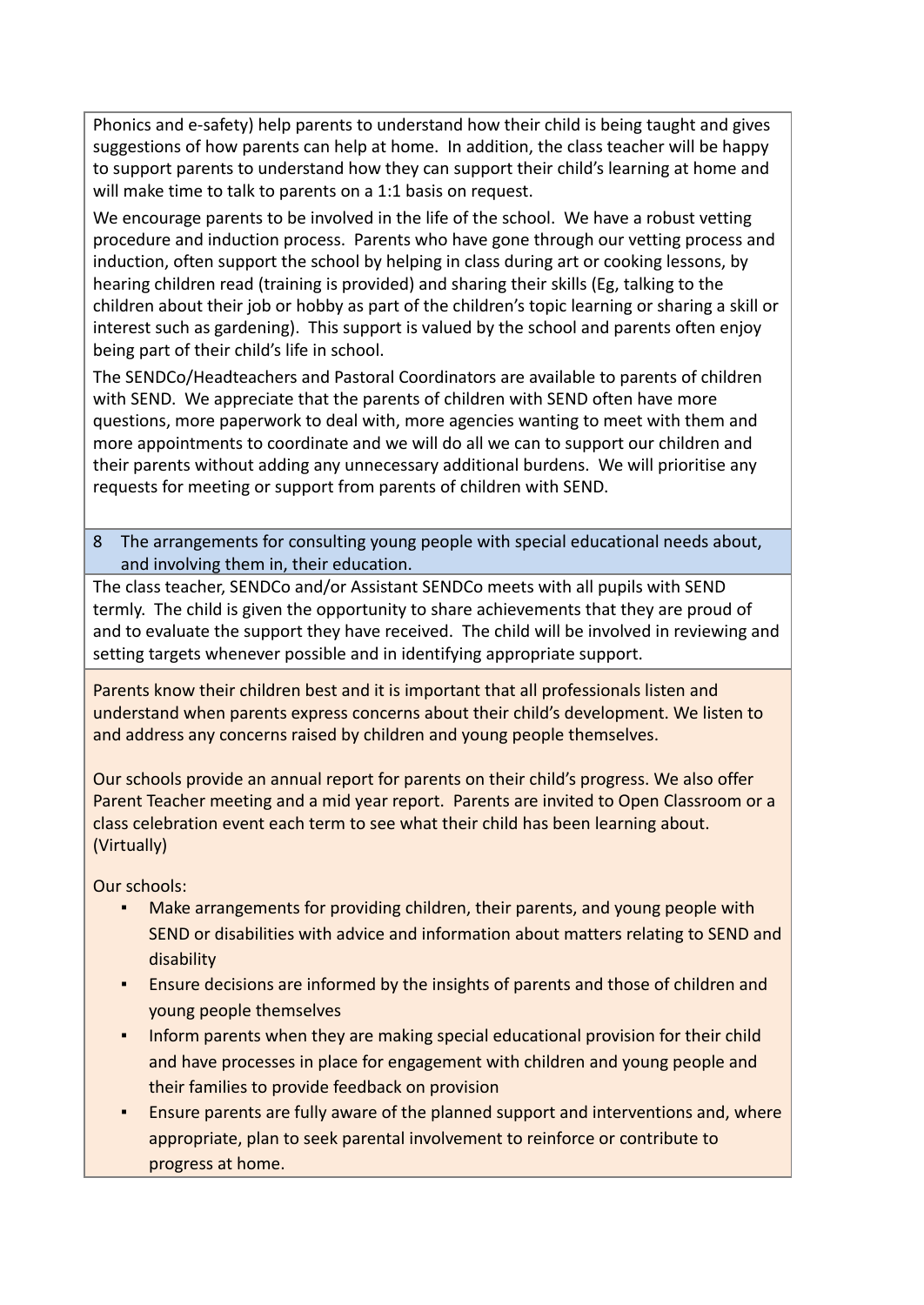- Ensure a clear date for reviewing progress is agreed and the parent, pupil and teaching staff should be clear about how they will help the pupil achieve the expected outcomes using the plan, do and review model
- Is aware that a child's parents, young people and schools have specific rights to request an Education, Health and Care needs assessment and children and their parents and young people should feel able to tell us if they believe they have or may have SEND.
- Carry out annual reviews through an appropriate person centred planning process
- Identify aspirational key outcomes and secure appropriate provision to achieve outcomes
- Hold regular parent meetings, with the child or young person, as appropriate, to discuss pupil progress ( at least three times a year)
- Establish processes to facilitate feedback from all pupils, including pupils with SEND, e.g. pupil voice, pupil forums and school councils.
- Use the Devon Early Help process as an appropriate person-centred planning approach to put the child or young person and their family at the heart of planning and reviewing provision
- Encourage the active participation of the child and their parent / carer

9 Any arrangements made by the governing body or the proprietor relating to the treatment of complaints from parents of pupils with special educational needs concerning the provision made at the school.

Any concerns about a child's progress or school experience should be referred to the class teacher in the first instance. The SENDCo/Head teachers are also available to parents of children with SEND when the class teacher is not able to resolve an issue.

If any parent feels that their concern or complaint has not been adequately resolved after speaking to the class teacher, SENDCo or Head teachers, they should refer to the Schools' Complaints Procedure.

10 How the governing body involves other bodies, including health and social services bodies, local authority support services and voluntary organisations, in meeting the needs of pupils with special educational needs and in supporting the families of such pupils.

### See item 5

Our schools:

When appropriate, seek advice from advisory services and outside agencies including the Educational Psychology Service, CAMHS, Speech and Language Service, Local Authority support services etc. in order to gain a better understanding of a pupil's needs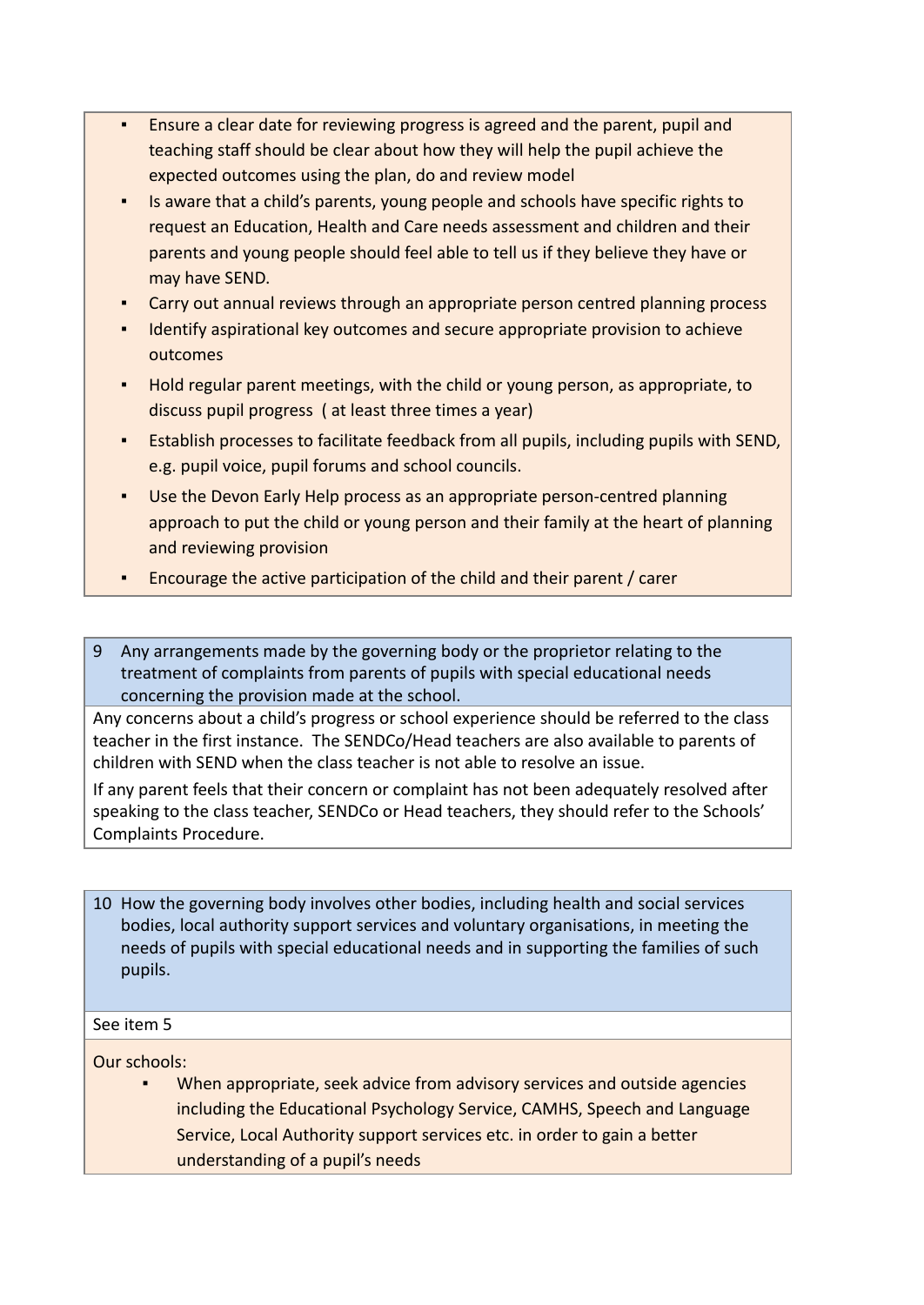- Understand the processes that govern access to external support services and agencies and access the training and support that they can offer their staff
- Where appropriate, seek further advice from advisory services and outside agencies about removing barriers to learning linked to different areas of need
- Pay regard to the criteria and understand the processes for accessing additional funding and support through the EHCP process, including those services provided by Health and Social Care

11 The contact details of support services for the parents of pupils with special educational needs, including those for arrangements made in accordance with section 32.

The SENDCo (Mrs Lucy Jones) can offer advice to parents of children with SEND about other support services available to them.

The Pastoral Coordinators can offer advice to parents about other welfare and wellbeing services that may be available to them.

Lucy Jones can be contacted via the school office or by emailing [parents@westberryfederation.org.uk](mailto:parents@westberryfederation.org.uk) or senco@westberryfederation.org.uk

The local offer can be accessed at <https://new.devon.gov.uk/send/>

Devon Information, Advice and Support Service (DIAS) formerly Devon Parent Partnership, provides free, impartial and confidential service. The service continues to provide personalised support for parents or carers but now offers that to children and young people as well, in all aspects of their SEND journey. With the expanded service, DIAS can also support and offer information around the new education, health and care plan (EHCP) process, personal budgets and the local offer. Parents can contact DIAS directly on; 01392 383080, by emailing us at; devonias@devon.gov.uk or by visiting the website at; www.devonias.org.uk

12 The school's arrangements for supporting pupils with special educational needs in a transfer between phases of education or in preparation for adulthood and independent living.

*How will the school prepare and support my child to join the school, transfer to a new setting or to the next stage of education and life?*

Children usually leave our schools at the end of Y6. For children with SEND, we start to consider their transition to their next school when they are in Y5. This usually starts with a meeting with the child, their parents and representatives from the school that the child may transfer to. At this meeting we will agree an individual transition plan. This might include extra visits to the new school, opportunities to meet key staff, observation of the child by their new teachers while they are still in Primary School, the use of social stories to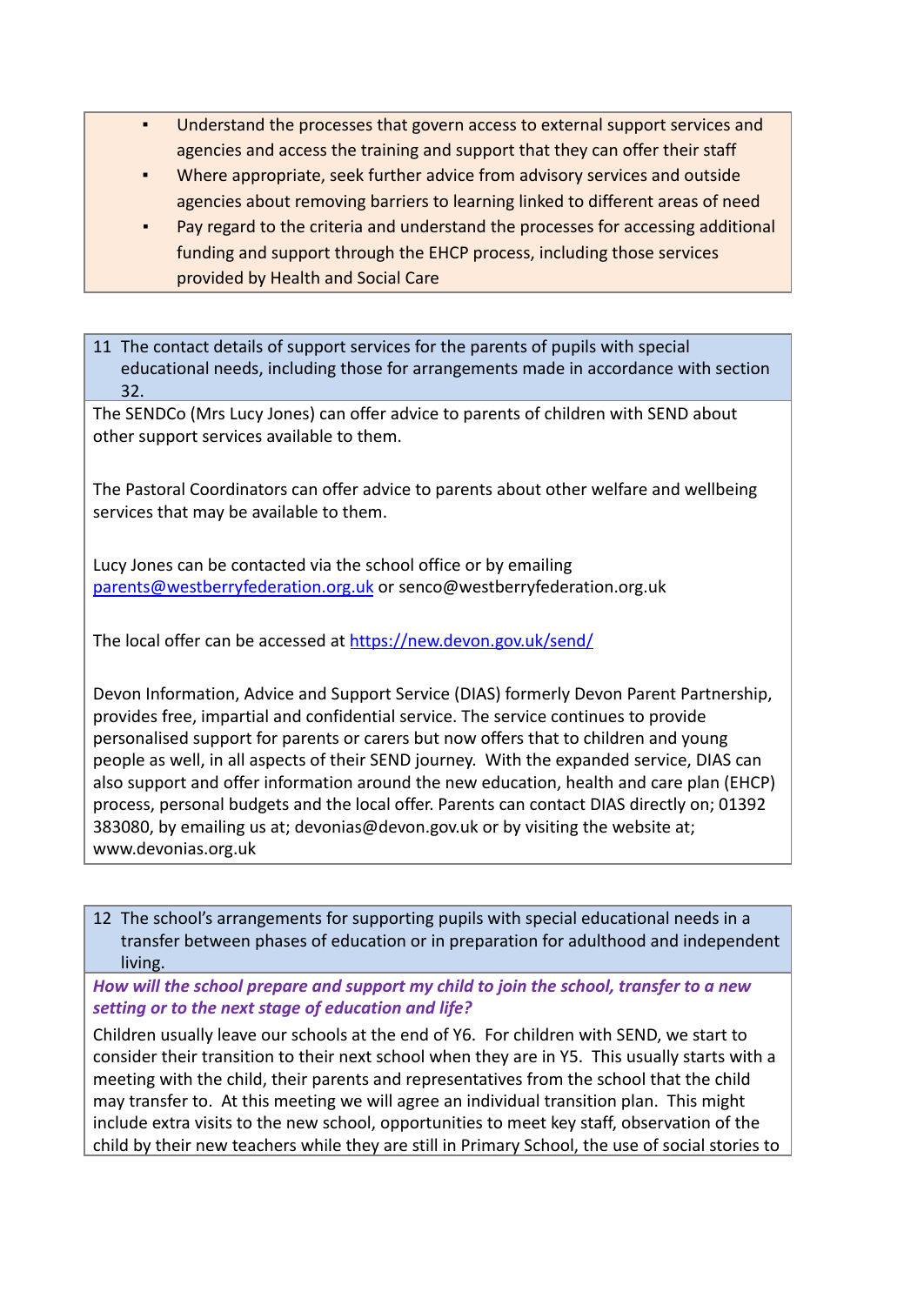help prepare the child for the change in schools and the learning of new language associated with the new school.

When a child with SEND moves to a new school other than at the end of Y6, we will begin the transition planning as soon as possible.

Our schools:

- Pay regard to advice and information from parents and previous settings at transition points liaising as necessary to continue the use of successful strategies and approaches
- Make arrangements for providing children with SEN or disabilities, and their parents, and young people with SEND or disabilities with advice and information about matters relating to SEND and disability
- Develop an appropriate person-centred planning approach to all transitions between schools or key stages; the pupil and family should be at the heart of the planning process. The My Plan process will support the transition process
- Begin transition planning as early as required
- Establish clear links with the receiving or feeder school or setting.
- Monitor the on-going transition process, building on previous assessments and reviews
- Carry out annual reviews through an appropriate person-centred planning processes
- **EXED 1** Identify aspirational key outcomes and secure appropriate provision to achieve outcomes
- Ensure that planning and provision takes into account the pupil's next phase of education or transition into adulthood and takes steps to prepare the pupil accordingly

13 Information on where the local authority's local offer is published.

The LA local offer can be found at [www.devon.gov.uk/send](http://www.devon.gov.uk/send)